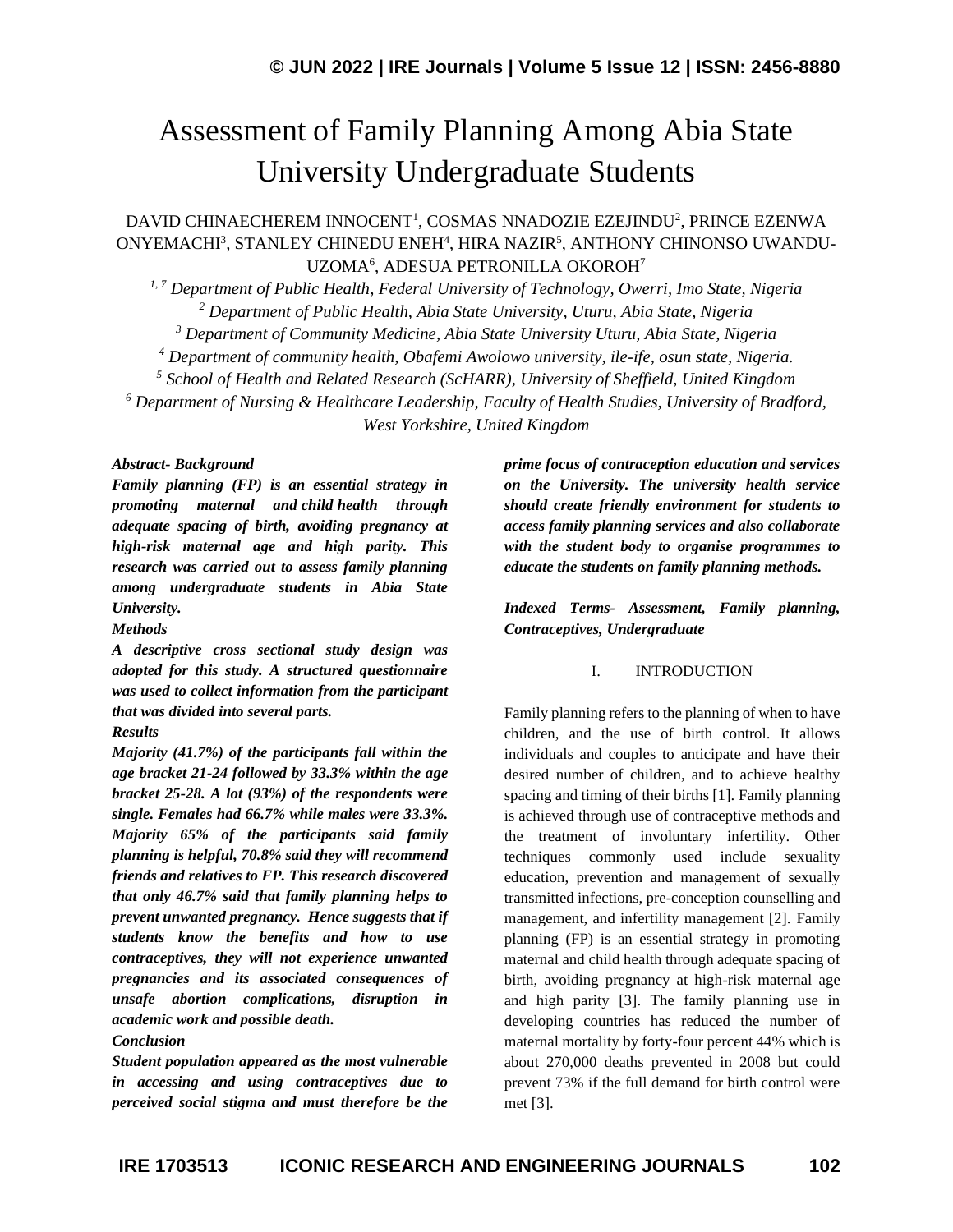In the family planning component, actions are recommended to help couples and individuals meet their reproductive goals and to increase the participation and sharing of the responsibility of men in the actual practice of family planning. In understanding the process of family planning use, is not appropriate to focus on women alone since the program is designed to evaluate family planning and reproductive health, men must be involved. It is important to involve men in reproductive health since several of these reproductive health components (especially sexuality, STD/AIDS prevention, and [infertility\)](https://reproductive-endocrinology-infertility.imedpub.com/) require the active participation of both men and women. Men's involvement is defined by the International Planned Parenthood Federation (IPPF) as male acceptance of family planning and the importance of men's increasing practice of contraception measured by the popularity and prevalence of vasectomy and condoms [4].

The high rate of unwanted pregnancies amongst students at higher educational institutions every year continues to increase irrespective of the high awareness and knowledge on regular modern contraceptives and emergency contraceptives among students in higher educational institutions [5]. The poor utilisation of contraceptives in tertiary institutions is associated with many interrelated factors ranging from personal to institutional setbacks [6]. This eventually contributes to high unplanned pregnancy rates which are estimated to have contributed to about 8 to 30 million annual pregnancies worldwide. Global estimates have also shown that about 210 million pregnancies occur annually across the world. 75 million (or about 36%) of the 210 are unplanned or unwanted pregnancies [7]. Students between 18 and 24 years report the highest rates of unplanned pregnancies in the world's tertiary institutions [6]. A situation associated with multiple challenges across the world for countries, academic institutions and the individuals involved.

A lot of Studies in Africa have generally documented low knowledge and awareness levels of effective contraceptive use amongst higher educational students. Several factors including age, culture, ethnicity, and religion, poor access to contraceptive services, peer pressure and lack of partner support were identified as contributing to the non-utilisation of contraceptives in tertiary institutions [8].In a study amongst 15 to 24 years old South African women, it was estimated that only 52.2% of sexually experienced women are using contraceptives. Because 80% of undergraduate students at higher educational institutions are sexually active, it is important that they have access to safe, accessible and adequate contraceptive services [9]. Although national surveys on family planning have extensively looked at contraceptive uptake in Nigeria, little is known about contraceptive uptake among students in Nigerian Universities. This study therefore examines family planning acceptance among students in Abia State University.

## II. METHODS

• Study Area

Abia State University Uturu, Abia State, Nigeria

• Study population

A total of 200 undergraduate students from Abia State University Uturu

• Research Design

The study was a descriptive cross-sectional survey using a structured self-administered questionnaire. One hundred and twenty undergraduate students from Abia State University were selected using a multistage simple random sampling technique. The structured questionnaire was designed in various sections which includes characteristics of respondents, family planning knowledge, information sources and reasons for family planning acceptance among student, Source of family planning services, utilization and effects of FP methods and family planning choices and reasons for the choices

• Data/Statistical Analysis

Data was cleaned, entered and analysed using statistical packages for social sciences version 25.0. Frequency and contingency table was used to show the distribution of data. Ouantitative data was summarized using mean and standard deviation and qualitative analysis with proportion and percentages. Statistical analysis using Chi-square was done to determine the effect of the different variables on the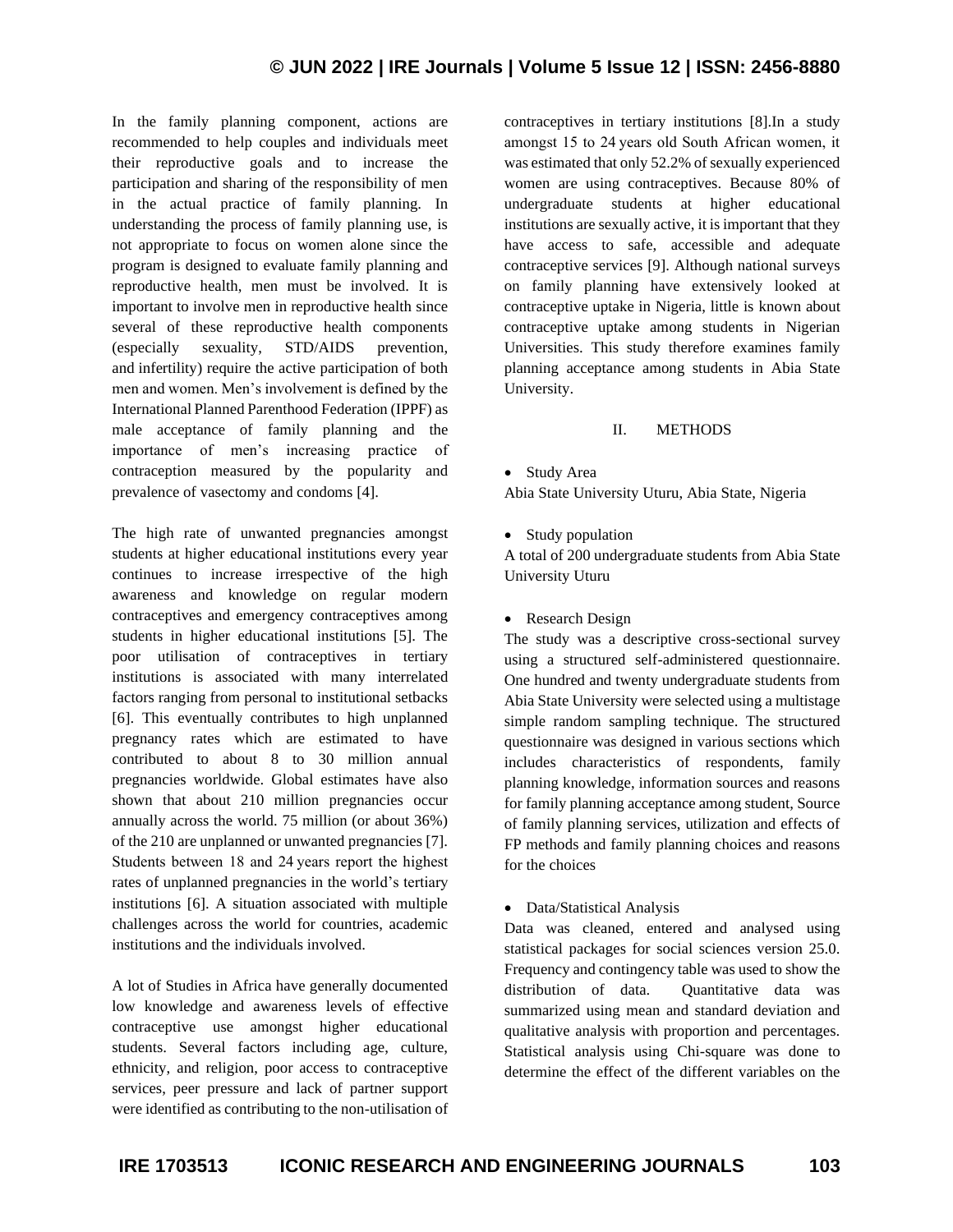vaccination of children. The level of significance was 0.05 levels.

#### • Ethical consideration

Ethical clearance for the study was obtained from the Ethical Committee of Abia State University Uturu. Furthermore, verbal informed consent was obtained from the respondents after explaining to them the importance and advantages of the study. The disadvantages of the study will equally be explained to them. They were also informed that they can decide not to participate in the study without any consequence. Confidentiality of history and personal data of the respondents was ensured throughout the study and even beyond.

#### III. RESULTS

| Table 1: Socio-demographic Data of Participants |  |  |  |  |  |  |  |
|-------------------------------------------------|--|--|--|--|--|--|--|
|-------------------------------------------------|--|--|--|--|--|--|--|

| <b>Age Range</b> | Frequency $(n=120)$ | Percentage |
|------------------|---------------------|------------|
| 17-20            | 10                  | 8.3%       |
| $21 - 24$        | 50                  | 41.7%      |
| $25 - 28$        | 40                  | 33.3%      |
| 29-32            | 12                  | 10%        |
| 33-36            | 6                   | 5%         |
| >36              | $\overline{c}$      | 1.7%       |
| Total            | 120                 | 100%       |
|                  |                     |            |
| Marital          |                     |            |
| <b>Status</b>    |                     |            |
| Married          | 5                   | 4.2%       |
| Divorced         | $\overline{c}$      | 1.7%       |
| Single           | 112                 | 93.3%      |
| Widowed          | 1                   | 0.8%       |
| Total            | 120                 | 100%       |
|                  |                     |            |
| Gender           |                     |            |
| Male             | 40                  | 33.3%      |
| Female           | 80                  | 66.7%      |
| Total            | 120                 | 100%       |
|                  |                     |            |
| Level<br>in      |                     |            |
| Programme        |                     |            |
| 100              | 36                  | 41.7%      |
| 200              | 50                  | 15%        |
| 300              | 18                  | 30%        |
| 400              | 16                  | 13.3%      |
| Total            | 120                 | 100%       |

| <b>History</b><br>οf |     |       |
|----------------------|-----|-------|
| Pregnancy            |     |       |
| Ever                 | 14  | 11.7% |
| pregnant             |     |       |
| Never                | 96  | 80%   |
| pregnant             |     |       |
| No response          | 10  | 8.3%  |
| Total                | 120 | 100%  |

Table 1 above shows that 50 (41.7%) of the participants were within the age categories of 21- 24 years followed by those within 25-28 years with 33.3%. Those within 25-29 were 12 (10%), 17-20 were 10 (8.3%), 33-36 were 6 (5%) while >36 were 2 (1.7%).

Most of the respondents were single (93.3%) distantly followed by 5 (4.2%) who are married. Those divorced were 2 (1.7%) while the widowed were 1 (0.8%). Majority 80 (66.7%) of the respondents were females while 40 (33.3%) were males.

A large number 50 (41.7%) of the respondents were in 200 level, followed by 36 (30%) in 100 level. Those is 300 level were 18 (15%) and 400 level were 16 (13.3%).

A large number 96 (80%) 0f the participants have never been pregnant before followed by 14 (11.7%) who have been pregnant while 10 (8.3%) gave no response.



Figure 1: age range of the respondents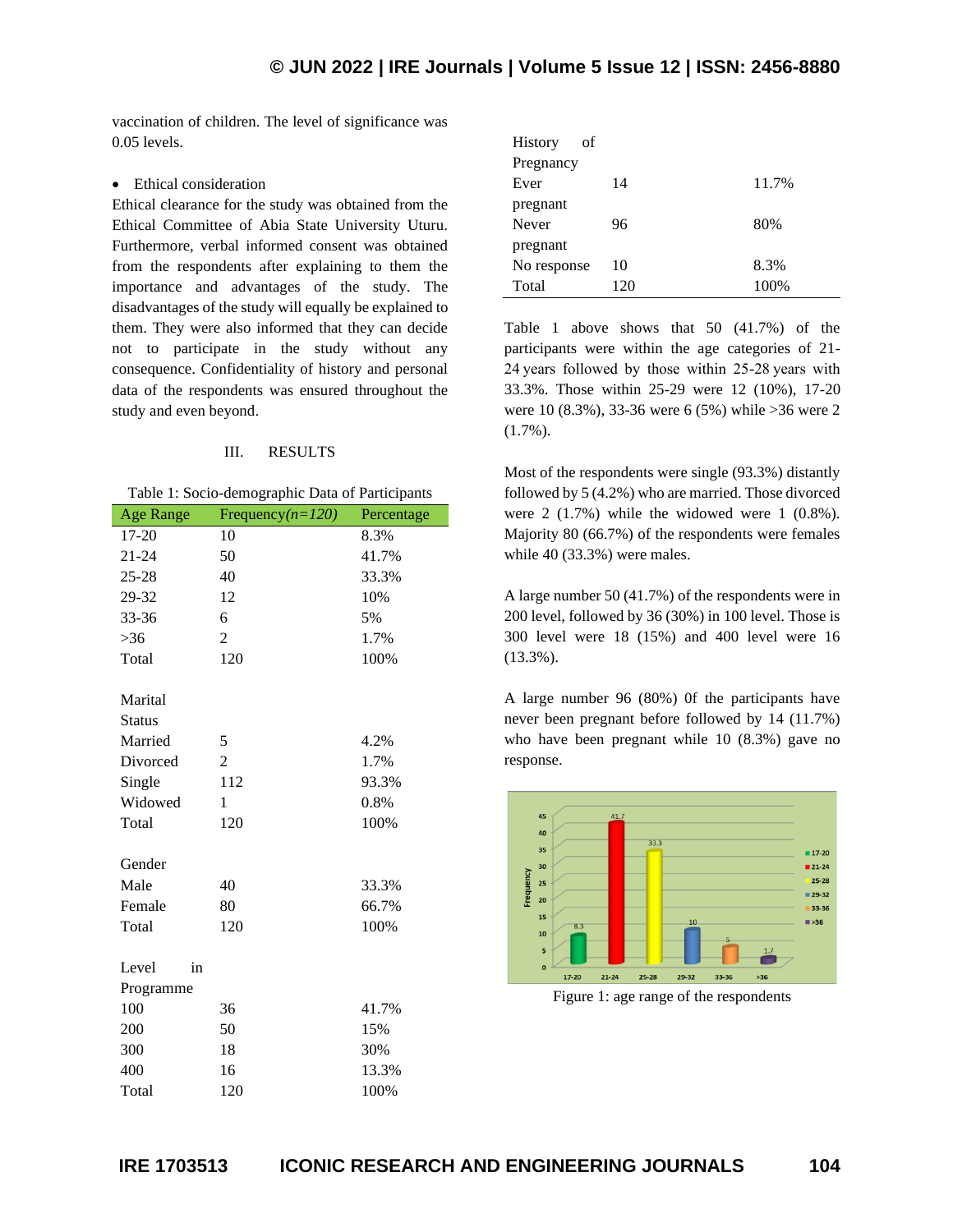

Figure 2: Marital status of the respondents

| Table 2: Knowledge on Family Planning |  |
|---------------------------------------|--|
|                                       |  |

| Variables                                                                               | Frequency $(n-120)$    |                |  |
|-----------------------------------------------------------------------------------------|------------------------|----------------|--|
|                                                                                         | Responses              | Percentage     |  |
| Ever heard of family                                                                    | <b>Yes 114</b>         | 95%            |  |
| planning                                                                                | No <sub>6</sub>        | 5%             |  |
| Can you get pregnant<br>when using                                                      | <b>Yes 84</b><br>No 36 | 70%<br>30%     |  |
| withdrawal method?                                                                      |                        |                |  |
| Is family planning                                                                      | <b>Yes 78</b>          | 65%            |  |
| helpful?                                                                                | No 42                  | 35%            |  |
| Will you recommend<br>FP to a friend or<br>relative?                                    | <b>Yes 85</b><br>No 35 | 70.8%<br>29.2% |  |
| Meaning of Family<br>Planning                                                           | Frequency              | Percentage     |  |
| Don't know                                                                              | 8                      | 6.7%           |  |
| Measures to reduce<br>child birth                                                       | 26                     | 21.7%          |  |
| Measures to prevent<br>unwanted pregnancy                                               | 16                     | 13.3%          |  |
| Measures to space<br>child birth                                                        | 20                     | 16.7%          |  |
| Measures to reduce<br>number of children<br>and unwanted                                | 6                      | 5%             |  |
| pregnancy<br>Measures to reduce<br>unwanted pregnancy<br>space and reduce<br>childbirth | 40                     | 33.3%          |  |

Majority 114 (95%) of the participants answered yes to whether they have ever heard about family planning

while 6 (5%) have not heard of family planning methods before. Although majority 78 (65%) of the respondents believed family planning is helpful while 42 (35%) said it is not helpful either because they have not used family planning method before or must have had negative side effect.

About 84 (70%) knew that one could get pregnant by relying on the withdrawal method. It appears most students would be committed to family planning uptake if services are made available. This is evident by 70.8% of them responding in the affirmative when asked whether they will encourage their family or friends to use family planning services in the University.

Majority 40 (33.3%) stated that family planning is a measureto reduce unwanted pregnancy space and reduce childbirth. This was followed by those 26 (21.7%) who said it is a measure to reduce child birth. Those who said it a measure to space child birth were 20 (16.7%) while 16 (13.3%) said it is a measures to prevent unwanted pregnancy. Also those who said they don't know what family planning is where 8 (6.7%). 6 (5%) said stated that it is a measures to reduce number of children and unwanted pregnancy and the least 4 (3.3%) were those who said others.

## Table 3: Sources of Family Planning Information and Reasons for Family Planning Acceptance

| <b>Sources of Family Planning Information</b> |                                 |       |  |  |
|-----------------------------------------------|---------------------------------|-------|--|--|
| Variables                                     | Frequency( $n=120$ ) Percentage |       |  |  |
| Don't know                                    | 6                               | 5%    |  |  |
| Television                                    | 4                               | 3.3%  |  |  |
| Relatives                                     | 40                              | 33.3% |  |  |
| <b>Books</b>                                  | 5                               | 4.2%  |  |  |
| Radio                                         | 2                               | 1.7%  |  |  |
| Health worker                                 | 10                              | 8.3%  |  |  |
| Friend                                        | 50                              | 41.7% |  |  |
| Social media                                  | 3                               | 2.5%  |  |  |
| Total                                         | 120                             | 100%  |  |  |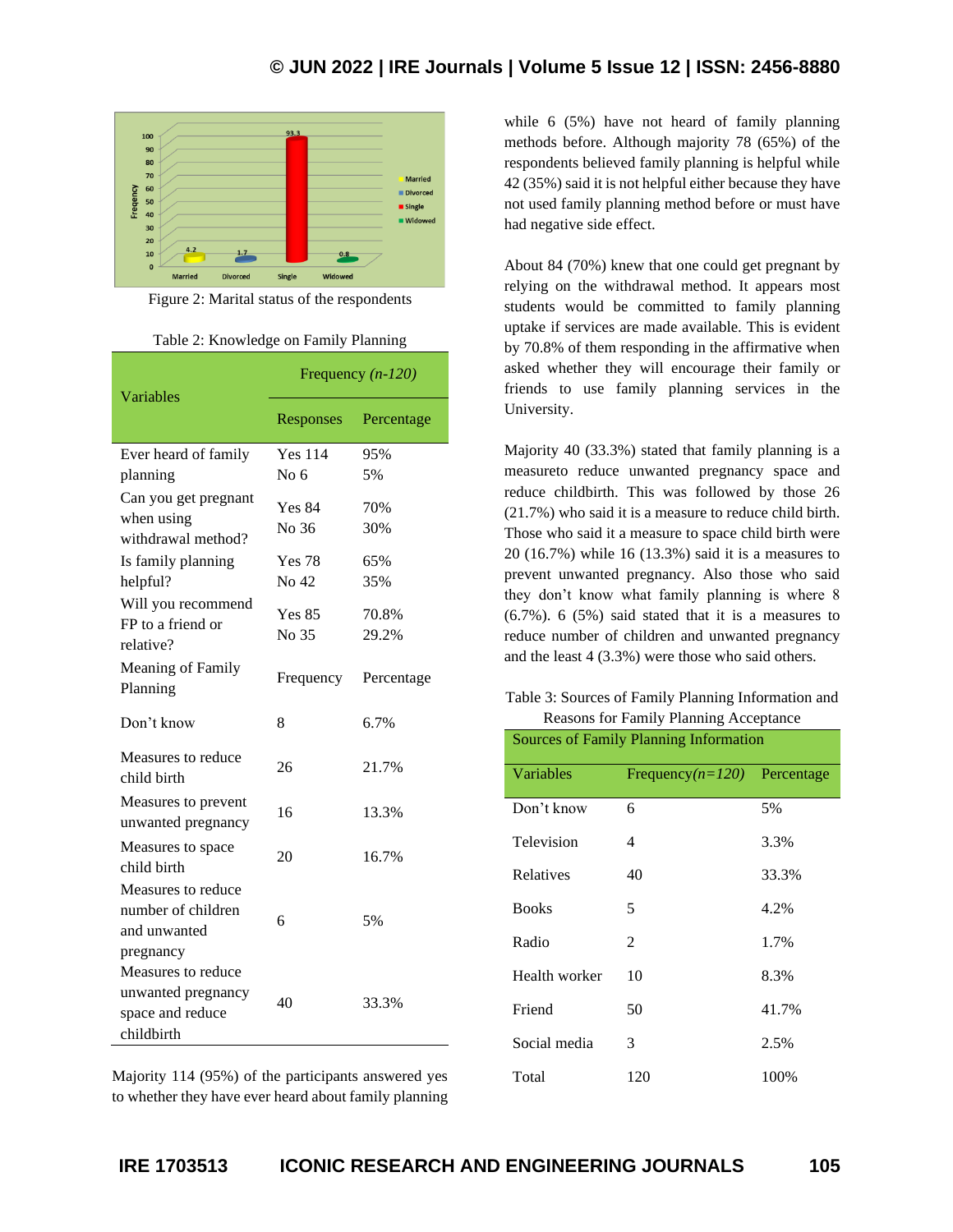| for<br>Reasons<br>Family<br>Planning<br>Don't know         | 2                        | 1.7%  |
|------------------------------------------------------------|--------------------------|-------|
| Help prevent<br>unwanted<br>pregnancies                    | 56                       | 46.7% |
| FP<br>promote<br>family<br>small<br>size                   | 24                       | 20%   |
| helps in<br>FP<br>planning and<br>catering for<br>children | 16                       | 13.3% |
| <b>Prevent STIs</b>                                        | 3                        | 2.5%  |
| FP<br>reduce<br>family<br>expenses                         | 6                        | 5%    |
| FP reduce over                                             | 8                        | 6.7%  |
| population<br>FP.<br>reduces<br>school<br>drop             | $\overline{\mathcal{A}}$ | 3.3%  |
| outs<br>Others                                             | 1                        | 0.8%  |
| Total                                                      | 120                      | 100%  |

Majority 50 (41.7%) of the respondents got the information about family planning methods through their friends. This was closely followed by 40 (33.3%) of those who got it from their relatives. About 10 (8.3%) respondents got it through health workers, while 6 (5%) don't know. 5 (4.2%) got the information through books,  $4$  (3.3%),  $3$  (2.5%) and the least 2 (1.7%) got through television, social media and radio respectively.

Majority 56 (46.7%) stated that the reason for family planning is to help prevent unwanted pregnancy followed by 24 (20%) who said that it promotes small family size. 16 (13.3%) said it helps in planning and catering for children, 8 (6.7%) agreed that it reduces over population. Those who said it reduces family expenses were 6 (5%) while 4 (3.5%) said that it reduces school drop outs. A few 3 (2.5%) said it prevents sexually transmitted diseases while the least 1 (0.8%) were those who said others

Table 4: Family planning services, Utilization and effects of FP methods

| Variables                         | Responds      | Percentage |
|-----------------------------------|---------------|------------|
|                                   | $(n=120)$     |            |
| Have you used any FP method       | <b>Yes 82</b> | 68.3%      |
| before                            | No 38         | 31.7%      |
| Do you always have access to FP   | Yes 76        | 63.3%      |
| in your area?                     | No 44         | 36.7%      |
| Do you know where to get FP       | Yes 69        | 57.5%      |
| services by yourself when         | No 51         | 42.5%      |
| required?                         |               |            |
| Have you ever experienced any     | Yes 68        | 56.7%      |
| side effect(s) from any of the FP | No 52         | 43.3       |
| methods used?                     |               |            |
| Do you intend using FP methods in | Yes 66        | 55%        |
| the future                        | No 54         | 45%        |

When the respondents were asked if they have ever used any FP method before, the majority of the respondents (68.3%) mentioned that they had never used any FP method while 31.7% said they have used it. Regarding availability of family planning service when needed, about 63.3% of the respondents indicated that family planning services are always available while 36.7% said it is not readily available. Most participants 57.5% said they know where to get family planning services while 42.5% said they don't know where it can be gotten. Also 68 (56.7%) have experienced side effects from FP method while 52 (43.3%) have not had any side effect of FP method. About 55% of the participants said they will use family planning methods in the future while 45% said they will not use family planning method.

Table: Family Planning Choices and Primary Reasons for choosing them

|        | Family planning choices Primary reason for choosing a FP method Number |    | Percentage |
|--------|------------------------------------------------------------------------|----|------------|
| Condom | Number of responses                                                    | 40 | 33.3%      |
|        | Easy to get                                                            | 18 | 15%        |
|        | Easy to use                                                            | 13 | 10.8%      |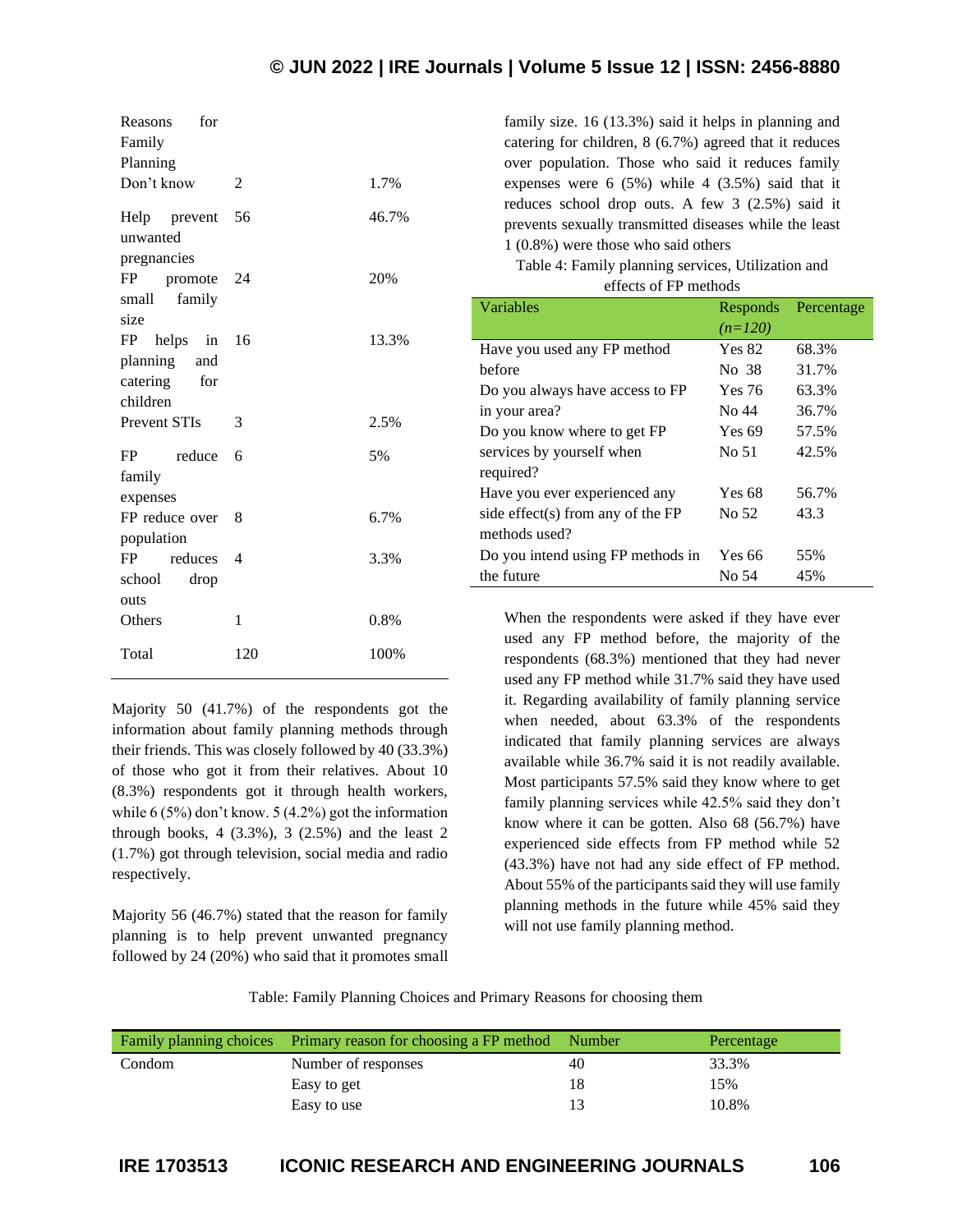|                     | Effective to use    | $\mathfrak s$    | 4.2%  |
|---------------------|---------------------|------------------|-------|
|                     | No side effect      | $\overline{4}$   | 3.3%  |
|                     |                     |                  |       |
| Emergency           | Number of responses | 30               | 25%   |
| contraception       |                     |                  |       |
|                     | Easy to get         | 18               | 15%   |
|                     | Easy to use         | 6                | 5%    |
|                     | Effective to use    | $\overline{4}$   | 3.3%  |
|                     | No side effect      | $\overline{2}$   | 1.7%  |
|                     |                     |                  |       |
| Oral contraceptives | Number of responses | 20               | 16.7% |
|                     | Easy to get         | 10               | 8.3%  |
|                     | Easy to use         | 5                | 4.2%  |
|                     | Effective to use    | 3                | 2.5%  |
|                     | No side effect      | $\overline{2}$   | 1.7%  |
| Withdrawal          |                     |                  | 10%   |
|                     | Number of responses | 12               | $0\%$ |
|                     | Easy to get         | $\boldsymbol{0}$ |       |
|                     | Easy to use         | 9                | 7.5%  |
|                     | Effective to use    | $\overline{2}$   | 1.7%  |
|                     | No side effect      | $\mathbf{1}$     | 0.8%  |
| Abstinence          | Number of responses | 6                | 5%    |
|                     | Easy to get         | $\boldsymbol{0}$ | $0\%$ |
|                     | Easy to use         | $\boldsymbol{0}$ | $0\%$ |
|                     | Effective to use    | 6                | 5%    |
|                     | No side effect      | $\boldsymbol{0}$ | $0\%$ |
|                     |                     |                  |       |
| Injectable          | Number of responses | $\mathfrak s$    | 4.2%  |
|                     | Easy to get         | $\overline{2}$   | 1.7%  |
|                     | Easy to use         | $\mathbf{1}$     | 0.8%  |
|                     | Effective to use    | 1                | 0.8%  |
|                     | No side effect      | $\mathbf{1}$     | 0.8%  |
|                     |                     |                  |       |
| Implant             | Number of responses | $\overline{4}$   | 3.3%  |
|                     | Easy to get         | $\mathbf{1}$     | 0.8%  |
|                     | Easy to use         | $\mathbf{1}$     | 0.8%  |
|                     | Effective to use    | $\mathbf{1}$     | 0.8%  |
|                     | No side effect      | $\mathbf{1}$     | 0.8%  |
| Calendar            | Number of responses | $\mathfrak{Z}$   | 2.5%  |
|                     | Easy to get         | $\boldsymbol{0}$ | $0\%$ |
|                     | Easy to use         | $\mathbf{2}$     | 1.7%  |
|                     | Effective to use    | $\mathbf{1}$     | 0.8%  |
|                     | No side effect      | $\boldsymbol{0}$ | $0\%$ |
|                     |                     |                  |       |

Majority 33.3% used condom, followed by emergency contraception 30 (25%) and oral contraceptives 20 (16.7%). Those who used withdrawal method were 12

(10%), abstinence 6 (5%), injectable 5 (4.2%), implant 4 (3.3%) while those who used calendar method were the least 3 (2.5%),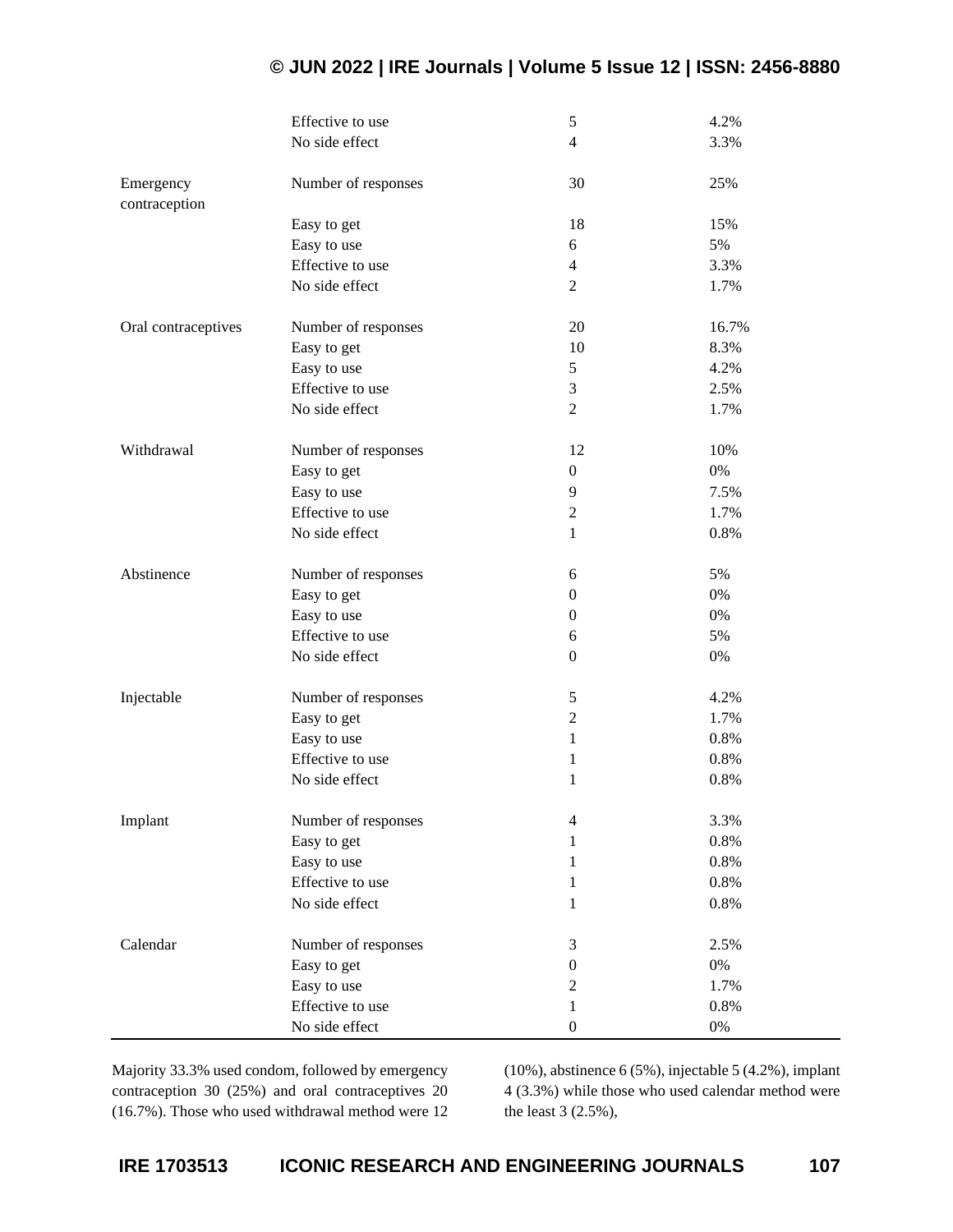## IV. DISCUSSION

This study observed that a large number of the respondents were within the age categories of 21 to 24 years and 25 to 28 years of which most (93.3%)were single and have no children showing that the students are relatively young and unmarried. Informal sources of family planning information such as friends and relatives were common information sources for young people but yet prone to misconceptions, distortions and half-truths. This study discovered friends and relatives had the highest source of information on family planning. This is in line with the study of [10]. This study discovered that (95%) of the participants had high level of awareness of family planning methods. This is in line with national reports on family planning awareness in Ghana and a significant departure from many other studies which tended to focus on awareness alone or translate awareness to knowledge [11]. However, the study finding that about (65%) of the respondents believed family planning is helpful entails that there are some other students who don't belief in family planning hence having unprotected sexual intercourse. Although accessibility to family planning methods on campus in this study was very high (63.3%), results from other similar studies were to the contrary [12]. This therefore suggests that if students know the benefits and how to use contraceptives, they will not experience unwanted pregnancies and its associated consequences of unsafe abortion complications, disruption in academic work and possible death. Contraceptive education is a component of sex education and is one of the proven approaches to prevent risky sexual behaviour and must be introduced on university campuses to guide students' family planning choices.

Additionally, findings also show that there are some students about (70%) at the university who knew that one could get pregnant by relying on the withdrawal method yet that is their preferred family planning methods. Various studies have explained this observation further by indicating that some adolescents girls feel that a partner's use of condom suggest that they (the girls) might be classified as unclean, likened to commercial sex workers or seen as engaging in extra-relationship sexual activities if they negotiate for condom use during sexual intercourse. The perception of 'I trust my partner so no need for condom use' further explains the frequency of withdrawal methods being a regular family planning method on campus [13]. This research discovered that only 46.7% said that family planning helps to prevent unwanted pregnancy. Hence suggests that if students know the benefits and how to use contraceptives, they will not experience unwanted pregnancies and its associated consequences of unsafe abortion complications, disruption in academic work and possible death. Contraceptive education is a component of sex education and is one of the proven approaches to prevent risky sexual behaviour and must be introduced on university campuses to guide students' family planning choices. This research established that the most commonly used Family Planning methods among students were short term methods predominantly, condoms, oral contraceptives and withdrawal methods. This confirms finding of other studies that students had little knowledge about effective contraceptive methods [14].In this study, there was a remarkable percentage (30%) that is not aware that pregnancy could occur when relying on withdrawal method while 2.5% also stated that oral contraceptives pill prevents sexually transmitted disease. It appears in this study that most students were committed to family planning uptake if services are readily available as evident by about 70.8% of them responding in affirmative when asked whether they will encourage their family or friends to use family planning services in the University. This observation is positive for enhanced family planning service delivery on university campuses to meet the needs of students. This corresponds with studies of [15].

#### **CONCLUSION**

This research noted that student population appeared as the most vulnerable in accessing and using contraceptives due to perceived social stigma and must therefore be the prime focus of contraception education and services on the University. The University management should organise training section for lecturers who will help to enlighten the undergraduate students on accurate and current information on family planning methods relevant to educate others. This is an obvious gap that requires policy decisions at all levels and family planning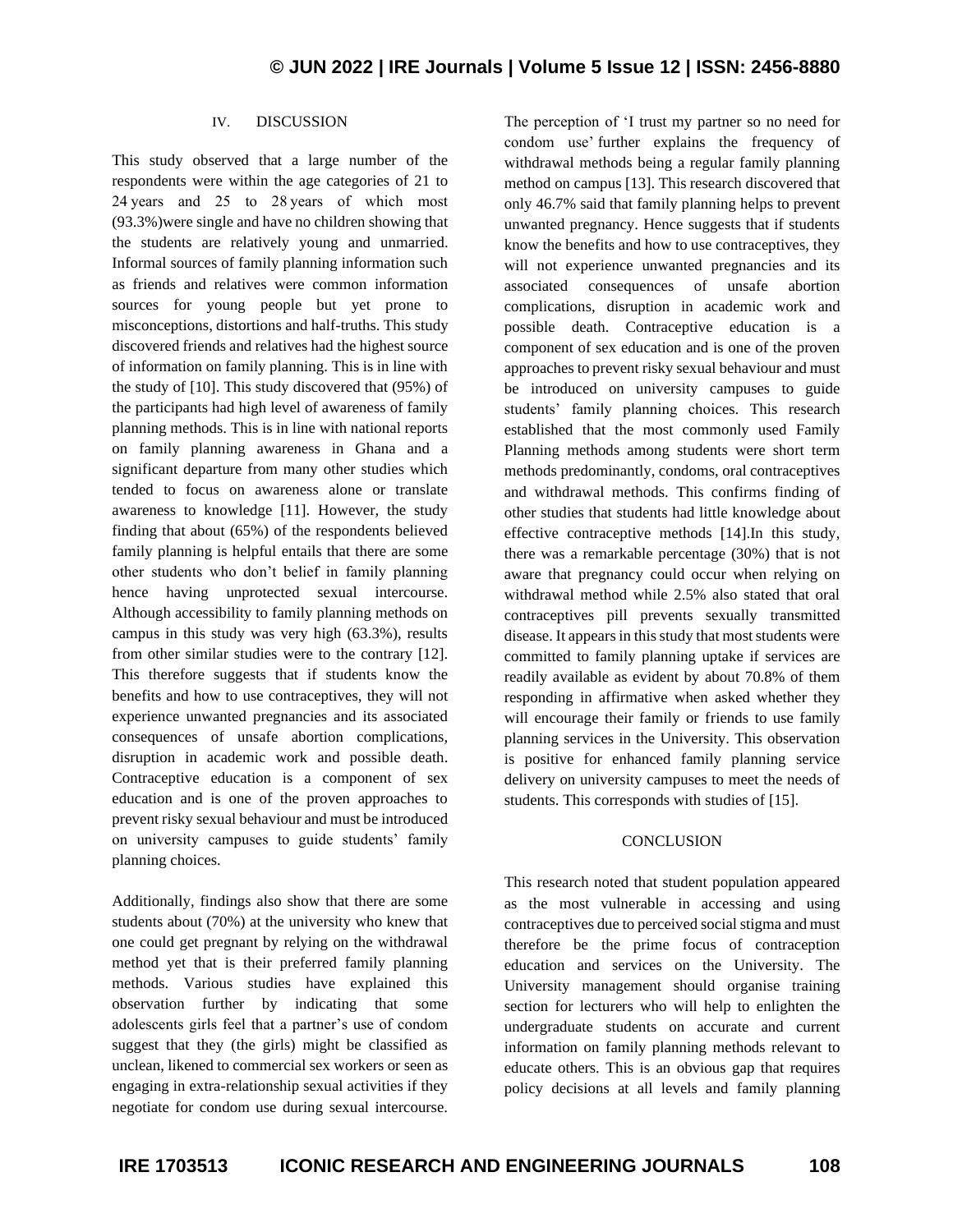education interventions in Abia State University and other tertiary institutions in Nigeria.

#### RECOMMENDATIONS

- The university health service should create friendly environment for students to access family planning services and also collaborate with the student body to organise programmes to educate the students on family planning methods.
- The Student Union Government (SUG) should also make family planning education a part of their programs and in collaboration with the university health services organise free sexually transmitted diseases testing and family planning counselling at least twice yearly.
- There should be a nationwide mixed method study targeting other tertiary institutions to explore the topic further for a national decision on contraceptive security in tertiary institutions in Nigeria.
- The Universities Nigeria should consider a possible curriculum restructuring to incorporate family planning lessons in the academic programme for students to acquire current knowledge in family planning.

#### **REFERENCES**

- [1] Bongaarts, H.G., & John, A. (2014)."The Impact of Family Planning Programs on Unmet Need and Demand for Contraception". *Studies in Family Planning*. 45 (2): 247–62.
- [2] Cleland, I.J., Kelly, K.H., & Jeffrey, F. (2011)."Family Planning as a Cost-Saving Preventive Health Service". *New England Journal of Medicine*. 364 (18): 37.
- [3] Handady, S.O., Naseralla, K., Sakin, H.H., Alawad, A.M. (2015). Knowledge, Attitude and Practice of Family Planning Among Married Women Attending Primary Health Centre in Sudan. *International Journal Public Health Research* 3: 243-247.
- [4] Ramesh, B.M., Gulati, S.C., &Retherford, R.D. (1996) Contraceptive use in India, 1992-93. National Family Health Survey Subject Report No. 2.
- [5] World Health Organization (WHO). (2013): Family planning fact sheet. Retrieved from http://www.who.int/mediacentre/factsheets /fs351/en/ United Nations. (2011). The millennium development goals report. Retrieved from www.org/milleniumgoals/11\_MDG%20Report\_ EN.pdf.
- [6] Esere, M.O. (2008). Effect of sex education programme on at-risk sexual behaviour of school going adolescents in Ilorin, Nigeria. *Africa Health Science*; 8(2):120–5.
- [7] Singh, S., Sedgh, G., &Hussain, R. (2010) "Unintended pregnancy: worldwide levels, trends, and outcomes" *Studies in Family Planning* 41, no. 4:241–250.
- [8] Golbasi, Z., Tugut&Erenel, A.S. (2012). Knowledge and opinions of Turkish University students about contraceptive methods and emergency contraception. *Sex Disability*; 30:77– 87.
- [9] Tilahun, D., Assefa, T., &Belachew, T. (2010). Knowledge, attitude and practice of emergency contraceptives among Adama University female students. *Ethiopia Journal of Health Sciences*; 20(3):195–202.
- [10] Abiodun, M.O., &Olayinka, P.B.(2009).Sexual activity and contraceptive use among female students of tertiary educational institutions in Illorin.*Nigeria Contraception*; 79(2):146–9.
- [11] Egarter, C., Grimm, C., Ahrendt, K.N., Bitzer, J., Ehlers, V.J., &Zvavemwe, Z. (2009). Experiences of a community based contraceptive programme. *International Journal Nursing Studies;* 46(3):302–9.
- [12] Canadian Statistics, (2010). Trends in the Age Composition of College and University Students and Graduates www. Statcan.gc.ca Accessed 1/4/14.
- [13] Omo-Aghoja, L.O., Omo-Aghoja, V.W., Aghoja, C.O., Okonofua, F.E., Aghedo, O., Umueri, C., Otayohwo, R., Feyi-Waboso, P., Onowhakpor, E.A., &Inikori, K.A. (2009). Factors associated with the knowledge, practice and perceptions of contraception in rural southern Nigeria. *Ghana Medical Journal*; 43(3):115–21.